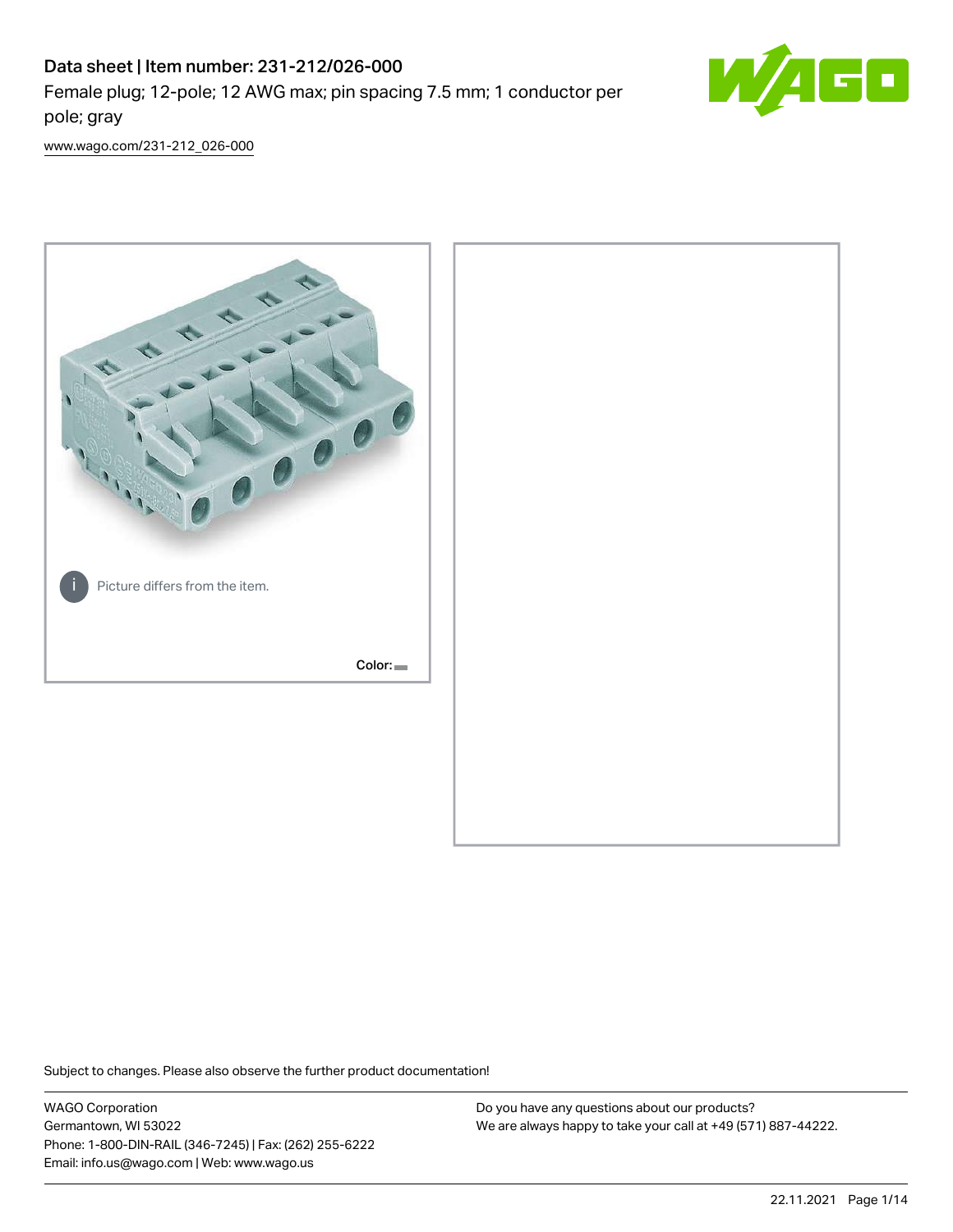

Dimensions in mm

 $L =$  (pole no.  $-1$ ) x pin spacing  $+5$  mm  $+ 1.5$  mm

2- to 3-pole female connectors – one latch only

#### Item description

- **Universal connection for all conductor types**
- Easy cable pre-assembly and on-unit wiring via vertical and horizontal CAGE CLAMP<sup>®</sup> actuation  $\blacksquare$
- $\blacksquare$ Integrated test ports
- $\blacksquare$ With coding fingers

Subject to changes. Please also observe the further product documentation! Data

WAGO Corporation Germantown, WI 53022 Phone: 1-800-DIN-RAIL (346-7245) | Fax: (262) 255-6222 Email: info.us@wago.com | Web: www.wago.us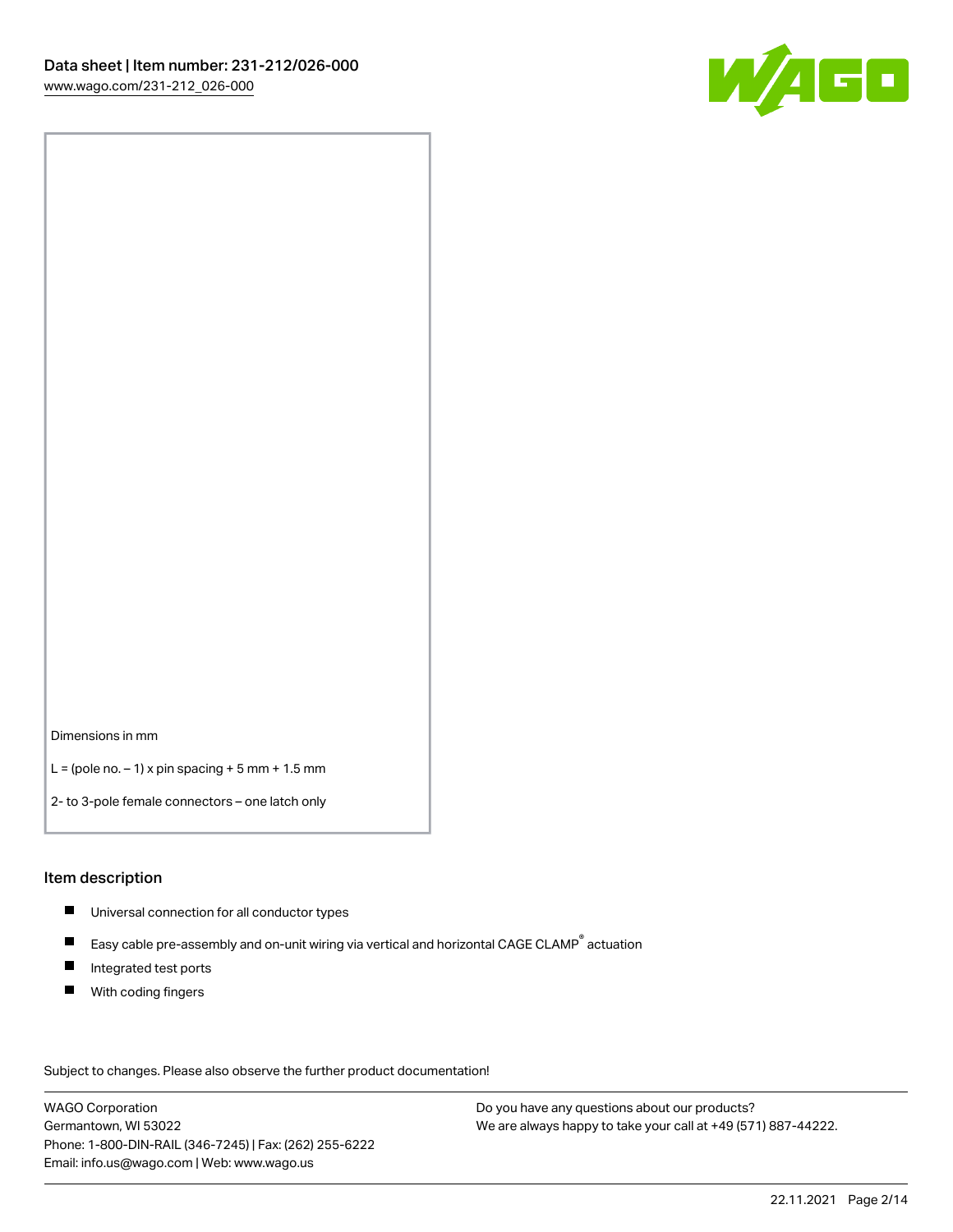

### Data Notes

| Safety information 1 | The <i>MCS – MULTI CONNECTION SYSTEM</i> includes connectors<br>without breaking capacity in accordance with DIN EN 61984. When<br>used as intended, these connectors must not be connected<br>/disconnected when live or under load. The circuit design should<br>ensure header pins, which can be touched, are not live when<br>unmated. |
|----------------------|--------------------------------------------------------------------------------------------------------------------------------------------------------------------------------------------------------------------------------------------------------------------------------------------------------------------------------------------|
| Variants:            | Gold-plated or partially gold-plated contact surfaces<br>Other versions (or variants) can be requested from WAGO Sales or<br>configured at https://configurator.wago.com/                                                                                                                                                                  |

### Electrical data

### IEC Approvals

| Ratings per                 | IEC/EN 60664-1                                                        |
|-----------------------------|-----------------------------------------------------------------------|
| Rated voltage (III / 3)     | 500 V                                                                 |
| Rated surge voltage (III/3) | 6 <sub>kV</sub>                                                       |
| Rated voltage (III/2)       | 630 V                                                                 |
| Rated surge voltage (III/2) | 6 <sub>kV</sub>                                                       |
| Nominal voltage (II/2)      | 1000V                                                                 |
| Rated surge voltage (II/2)  | 6 <sub>kV</sub>                                                       |
| Rated current               | 16A                                                                   |
| Legend (ratings)            | $(III / 2)$ $\triangle$ Overvoltage category III / Pollution degree 2 |

### UL Approvals

| Approvals per                  | UL 1059 |
|--------------------------------|---------|
| Rated voltage UL (Use Group B) | 300 V   |
| Rated current UL (Use Group B) | 15 A    |
| Rated voltage UL (Use Group D) | 300 V   |
| Rated current UL (Use Group D) | 10 A    |

# Ratings per UL

| Rated voltage UL 1977 | 300 V |
|-----------------------|-------|
| Rated current UL 1977 |       |

#### CSA Approvals

Approvals per CSA

Subject to changes. Please also observe the further product documentation!

| <b>WAGO Corporation</b>                                | Do you have any questions about our products?                 |
|--------------------------------------------------------|---------------------------------------------------------------|
| Germantown, WI 53022                                   | We are always happy to take your call at +49 (571) 887-44222. |
| Phone: 1-800-DIN-RAIL (346-7245)   Fax: (262) 255-6222 |                                                               |
| Email: info.us@wago.com   Web: www.wago.us             |                                                               |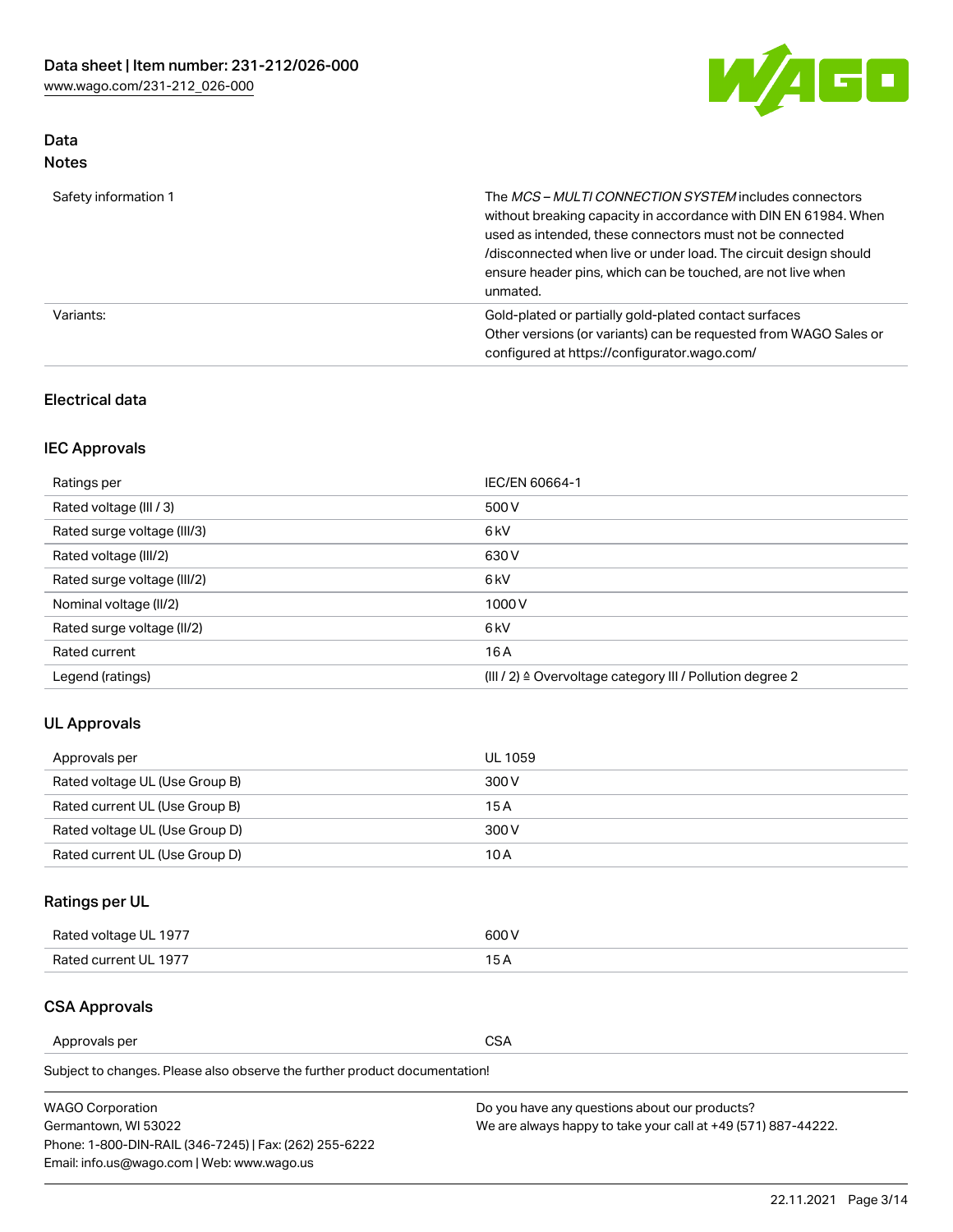[www.wago.com/231-212\\_026-000](http://www.wago.com/231-212_026-000)



| Rated voltage CSA (Use Group B) | 300 V |
|---------------------------------|-------|
| Rated current CSA (Use Group B) | 15 A  |
| Rated voltage CSA (Use Group D) | 300 V |
| Rated current CSA (Use Group D) | 10 A  |

### Connection data

| Total number of connection points |  |
|-----------------------------------|--|
| Total number of potentials        |  |
| Number of connection types        |  |
| Number of levels                  |  |

#### Connection 1

| Connection technology                             | CAGE CLAMP®                             |
|---------------------------------------------------|-----------------------------------------|
| Actuation type                                    | Operating tool                          |
| Solid conductor                                   | $0.08$ 2.5 mm <sup>2</sup> / 28  12 AWG |
| Fine-stranded conductor                           | $0.082.5$ mm <sup>2</sup> / 28  12 AWG  |
| Fine-stranded conductor; with insulated ferrule   | $0.251.5$ mm <sup>2</sup>               |
| Fine-stranded conductor; with uninsulated ferrule | $0.252.5$ mm <sup>2</sup>               |
| Strip length                                      | $89$ mm / 0.31  0.35 inch               |
| Number of poles                                   | 12                                      |
| Conductor entry direction to mating direction     | 0°                                      |
|                                                   |                                         |

# Physical data

| Pin spacing | 7.5 mm / 0.295 inch   |
|-------------|-----------------------|
| Width       | 89 mm / 3.504 inch    |
| Height      | 14.3 mm / 0.563 inch  |
| Depth       | 26.45 mm / 1.041 inch |

# Plug-in connection

| Contact type (pluggable connector) | Female connector/socket |
|------------------------------------|-------------------------|
| Connector (connection type)        | for conductor           |
| Mismating protection               | No                      |
| Locking of plug-in connection      | Without                 |

### Material data

Color and the color of the color of the color of the color of the color of the color of the color of the color

Subject to changes. Please also observe the further product documentation! Material group I

| <b>WAGO Corporation</b>                                | Do you have any questions about our products?                 |
|--------------------------------------------------------|---------------------------------------------------------------|
| Germantown, WI 53022                                   | We are always happy to take your call at +49 (571) 887-44222. |
| Phone: 1-800-DIN-RAIL (346-7245)   Fax: (262) 255-6222 |                                                               |
| Email: info.us@wago.com   Web: www.wago.us             |                                                               |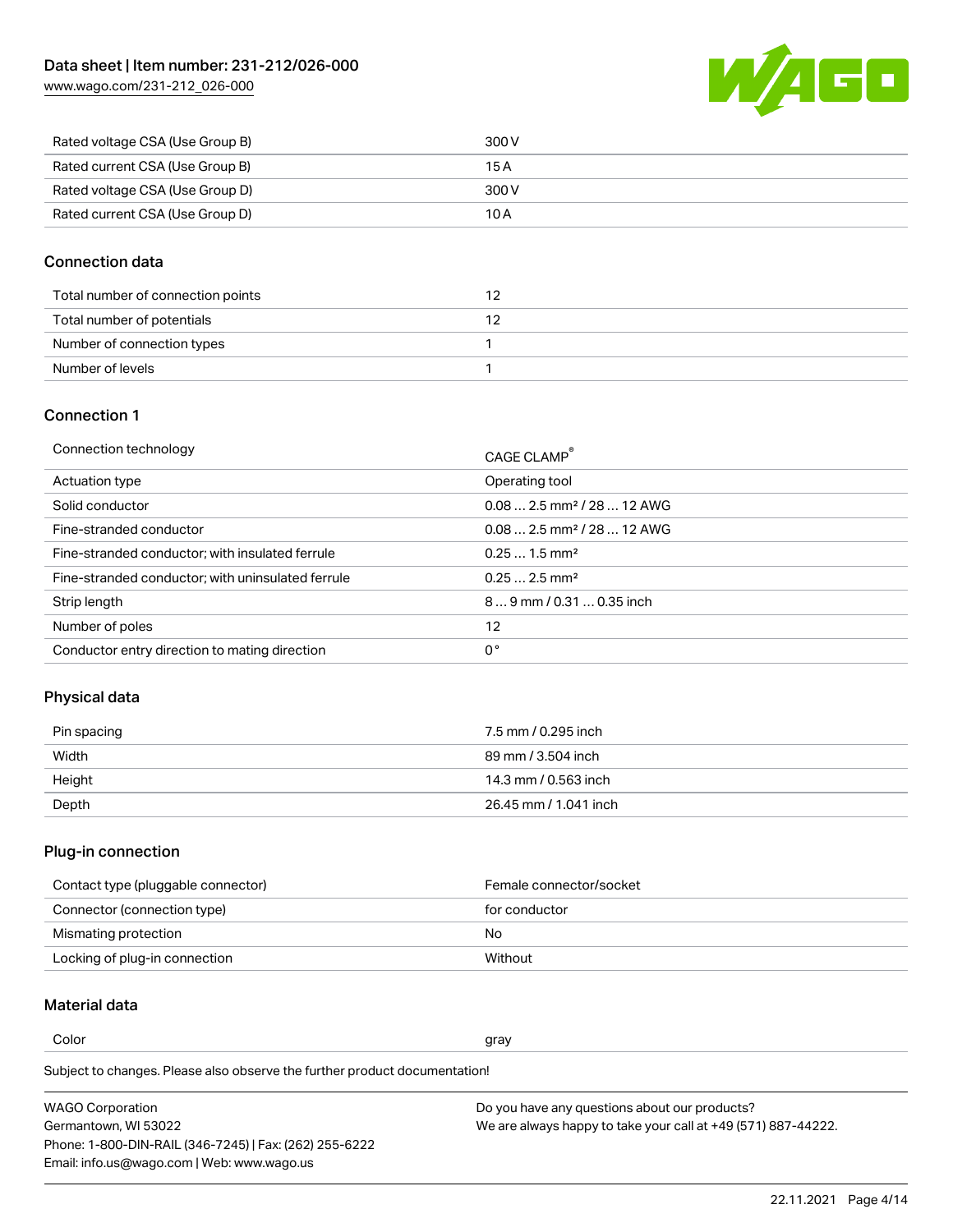[www.wago.com/231-212\\_026-000](http://www.wago.com/231-212_026-000)



| Material group              |                                   |
|-----------------------------|-----------------------------------|
| Insulation material         | Polyamide (PA66)                  |
| Flammability class per UL94 | V <sub>0</sub>                    |
| Clamping spring material    | Chrome nickel spring steel (CrNi) |
| Contact material            | Copper alloy                      |
| Contact plating             | tin-plated                        |
| Fire load                   | 0.414 MJ                          |
| Weight                      | 25.1 g                            |
|                             |                                   |

# Environmental requirements

| Limit temperature range | $-60+85 °C$ |
|-------------------------|-------------|
|-------------------------|-------------|

### Commercial data

| Product Group         | 3 (Multi Conn. System) |
|-----------------------|------------------------|
| PU (SPU)              | 25 Stück               |
| Packaging type        | box                    |
| Country of origin     | <b>DE</b>              |
| <b>GTIN</b>           | 4044918344456          |
| Customs tariff number | 8536694040             |

# Approvals / Certificates

#### Country specific Approvals

| Logo                  | Approval                                                                   | <b>Additional Approval Text</b> | Certificate<br>name |
|-----------------------|----------------------------------------------------------------------------|---------------------------------|---------------------|
|                       | CВ<br>DEKRA Certification B.V.                                             | IEC 61984                       | NL-39756            |
|                       | <b>CSA</b><br>DEKRA Certification B.V.                                     | C22.2                           | 1466354             |
| EMA<br>EUR            | <b>KEMA/KEUR</b><br>DEKRA Certification B.V.                               | EN 61984                        | 2190761.01          |
| <b>Ship Approvals</b> |                                                                            |                                 |                     |
| Logo                  | Approval                                                                   | <b>Additional Approval Text</b> | Certificate<br>name |
|                       | <b>ABS</b>                                                                 | $\overline{\phantom{a}}$        | $19 -$              |
|                       | Subject to changes. Please also observe the further product documentation! |                                 |                     |

| <b>WAGO Corporation</b>                                | Do you have any questions about our products?                 |
|--------------------------------------------------------|---------------------------------------------------------------|
| Germantown, WI 53022                                   | We are always happy to take your call at +49 (571) 887-44222. |
| Phone: 1-800-DIN-RAIL (346-7245)   Fax: (262) 255-6222 |                                                               |
| Email: info.us@wago.com   Web: www.wago.us             |                                                               |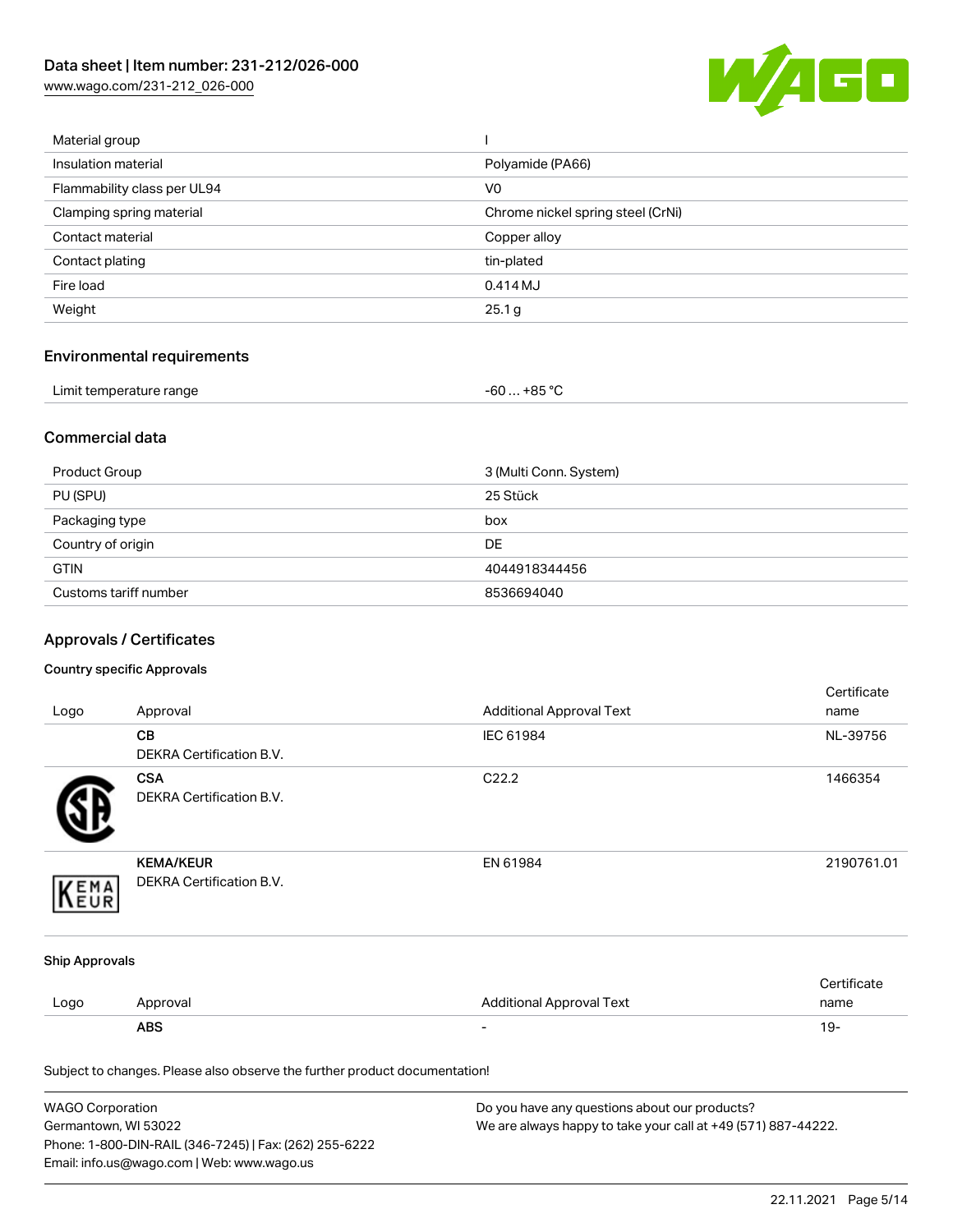

| ABS                 | American Bureau of Shipping            |                                 | HG1869876-<br><b>PDA</b> |
|---------------------|----------------------------------------|---------------------------------|--------------------------|
|                     | BV                                     | IEC 60998                       | 11915/D0                 |
|                     | Bureau Veritas S.A.                    |                                 | BV                       |
| <b>BUNEAU</b>       |                                        |                                 |                          |
|                     | <b>DNV GL</b>                          |                                 | TAE000016Z               |
|                     | Det Norske Veritas, Germanischer Lloyd |                                 |                          |
| <b>UL-Approvals</b> |                                        |                                 |                          |
|                     |                                        |                                 | Certificate              |
| Logo                | Approval                               | <b>Additional Approval Text</b> | name                     |
|                     | <b>UR</b>                              | <b>UL 1059</b>                  | E45172                   |
|                     | Underwriters Laboratories Inc.         |                                 |                          |

UR Underwriters Laboratories Inc. UL 1977 E 45171

### Counterpart

| Item no.231-242/001-000/105-604<br>Male header; 12-pole; THR; 1.0 x 1.0 mm solder pin; straight; pin spacing 7.5 mm; black | www.wago.com/231-242/001-000<br>/105-604 |
|----------------------------------------------------------------------------------------------------------------------------|------------------------------------------|
| Item no.231-242/001-000<br>Male header; 12-pole; THT; 1.0 x 1.0 mm solder pin; straight; pin spacing 7.5 mm; gray          | www.wago.com/231-242/001-000             |
| Item no.231-272/001-000<br>Male header; 12-pole; THT; 1.2 x 1.2 mm solder pin; straight; pin spacing 7.5 mm; gray          | www.wago.com/231-272/001-000             |
| Item no.231-272/001-000/105-604<br>Male header; 12-pole; THR; 1.2 x 1.2 mm solder pin; straight; pin spacing 7.5 mm; black | www.wago.com/231-272/001-000<br>/105-604 |
| Item no.231-842/001-000<br>THT male header; 1.0 x 1.0 mm solder pin; angled; Pin spacing 7.5 mm; 12-pole; gray             | www.wago.com/231-842/001-000             |

Subject to changes. Please also observe the further product documentation!

| <b>WAGO Corporation</b>                                |
|--------------------------------------------------------|
| Germantown, WI 53022                                   |
| Phone: 1-800-DIN-RAIL (346-7245)   Fax: (262) 255-6222 |
| Email: info.us@wago.com   Web: www.wago.us             |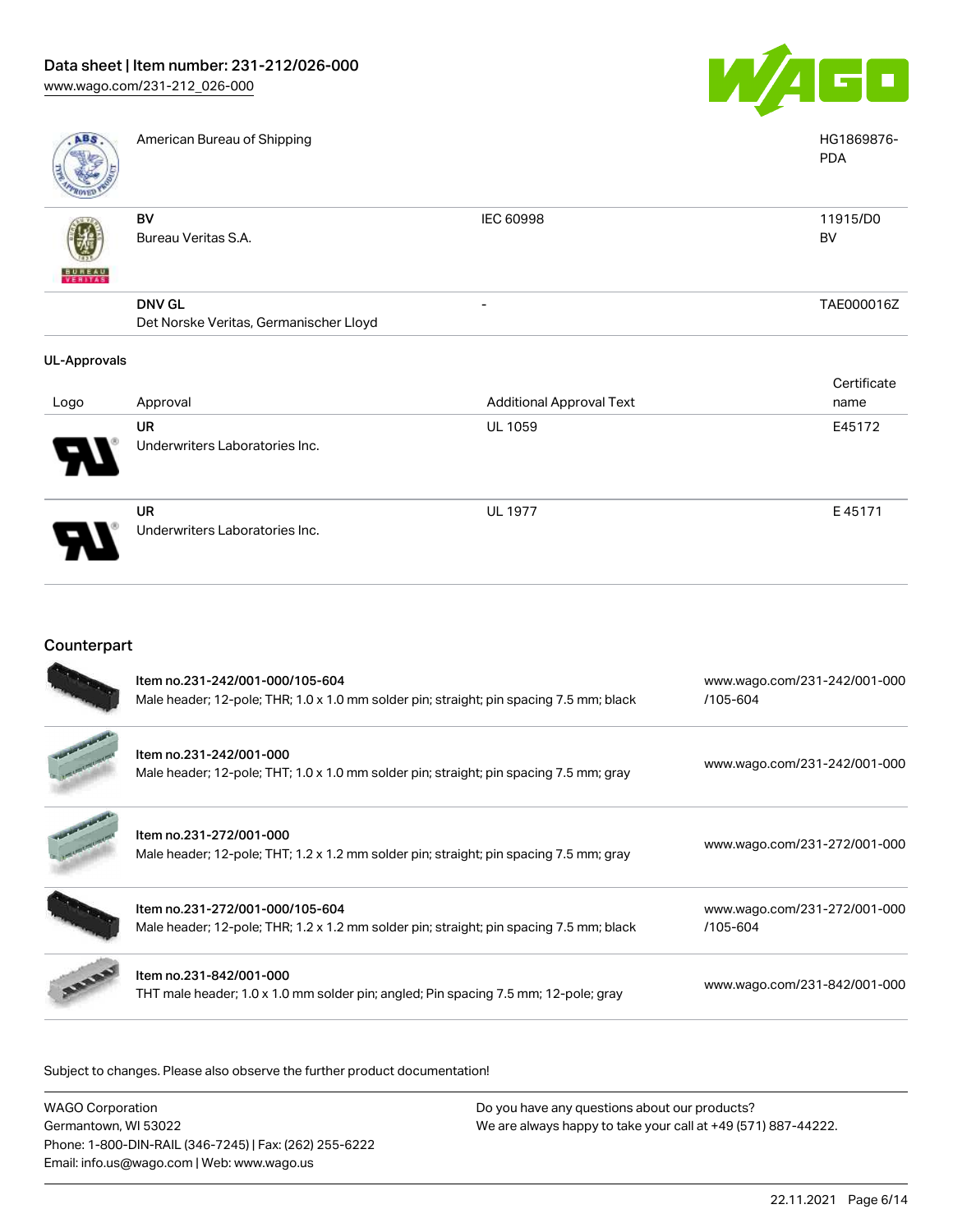# Data sheet | Item number: 231-212/026-000

[www.wago.com/231-212\\_026-000](http://www.wago.com/231-212_026-000)



|                                                    | Item no.231-842/001-000/105-604<br>THR male header; 1.0 x 1.0 mm solder pin; angled; Pin spacing 7.5 mm; 12-pole; black                                                                        | www.wago.com/231-842/001-000<br>/105-604 |
|----------------------------------------------------|------------------------------------------------------------------------------------------------------------------------------------------------------------------------------------------------|------------------------------------------|
|                                                    | Item no.231-872/001-000<br>THT male header; 1.2 x 1.2 mm solder pin; angled; Pin spacing 7.5 mm; 12-pole; gray                                                                                 | www.wago.com/231-872/001-000             |
|                                                    | Item no.231-872/001-000/105-604<br>THR male header; 1.2 x 1.2 mm solder pin; angled; Pin spacing 7.5 mm; 12-pole; black                                                                        | www.wago.com/231-872/001-000<br>/105-604 |
|                                                    | Item no.232-572/007-000<br>Double pin header; DIN-35 rail mounting; 12-pole; Pin spacing 7.5 mm; gray                                                                                          | www.wago.com/232-572/007-000             |
|                                                    | Item no.731-612/018-000<br>1-conductor male connector; CAGE CLAMP®; 2.5 mm <sup>2</sup> ; Pin spacing 7.5 mm; 12-pole; Snap-in<br>mounting feet; 2,50 mm <sup>2</sup> ; gray                   | www.wago.com/731-612/018-000             |
|                                                    | Item no.731-612<br>1-conductor male connector; CAGE CLAMP®; 2.5 mm <sup>2</sup> ; Pin spacing 7.5 mm; 12-pole; 2,50 mm <sup>2</sup> ;<br>gray                                                  | www.wago.com/731-612                     |
|                                                    | Item no.731-612/019-000<br>1-conductor male connector; CAGE CLAMP®; 2.5 mm <sup>2</sup> ; Pin spacing 7.5 mm; 12-pole; clamping<br>collar; 2,50 mm <sup>2</sup> ; gray                         | www.wago.com/731-612/019-000             |
|                                                    | Item no.731-612/114-000<br>1-conductor male connector; CAGE CLAMP®; 2.5 mm <sup>2</sup> ; Pin spacing 7.5 mm; 12-pole; Snap-in<br>flange; 2,50 mm <sup>2</sup> ; gray                          | www.wago.com/731-612/114-000             |
| <b>Optional accessories</b><br>Marking accessories |                                                                                                                                                                                                |                                          |
| Marking strip                                      |                                                                                                                                                                                                |                                          |
|                                                    | Item no.: 210-331/750-202<br>Marking strips; as a DIN A4 sheet; MARKED; 1-16 (100x); Height of marker strip: 2.3 mm/0.091 in; Strip<br>length 182 mm; Horizontal marking; Self-adhesive; white | www.wago.com/210-331<br>/750-202         |
|                                                    | Item no.: 210-332/750-020                                                                                                                                                                      |                                          |
|                                                    | Marking strips; as a DIN A4 sheet; MARKED; 1-20 (80x); Height of marker strip: 3 mm; Strip length 182<br>mm; Horizontal marking; Self-adhesive; white                                          | www.wago.com/210-332<br>/750-020         |
| Tools                                              |                                                                                                                                                                                                |                                          |
| Operating tool                                     |                                                                                                                                                                                                |                                          |
|                                                    | Item no.: 209-130<br>Operating tool; suitable for 264, 280 and 281 Series; 1-way; of insulating material; white                                                                                | www.wago.com/209-130                     |
|                                                    | Item no.: 210-657                                                                                                                                                                              |                                          |

Operating tool; Blade: 3.5 x 0.5 mm; with a partially insulated shaft; short; multicoloured [www.wago.com/210-657](http://www.wago.com/210-657)

Subject to changes. Please also observe the further product documentation!

WAGO Corporation Germantown, WI 53022 Phone: 1-800-DIN-RAIL (346-7245) | Fax: (262) 255-6222 Email: info.us@wago.com | Web: www.wago.us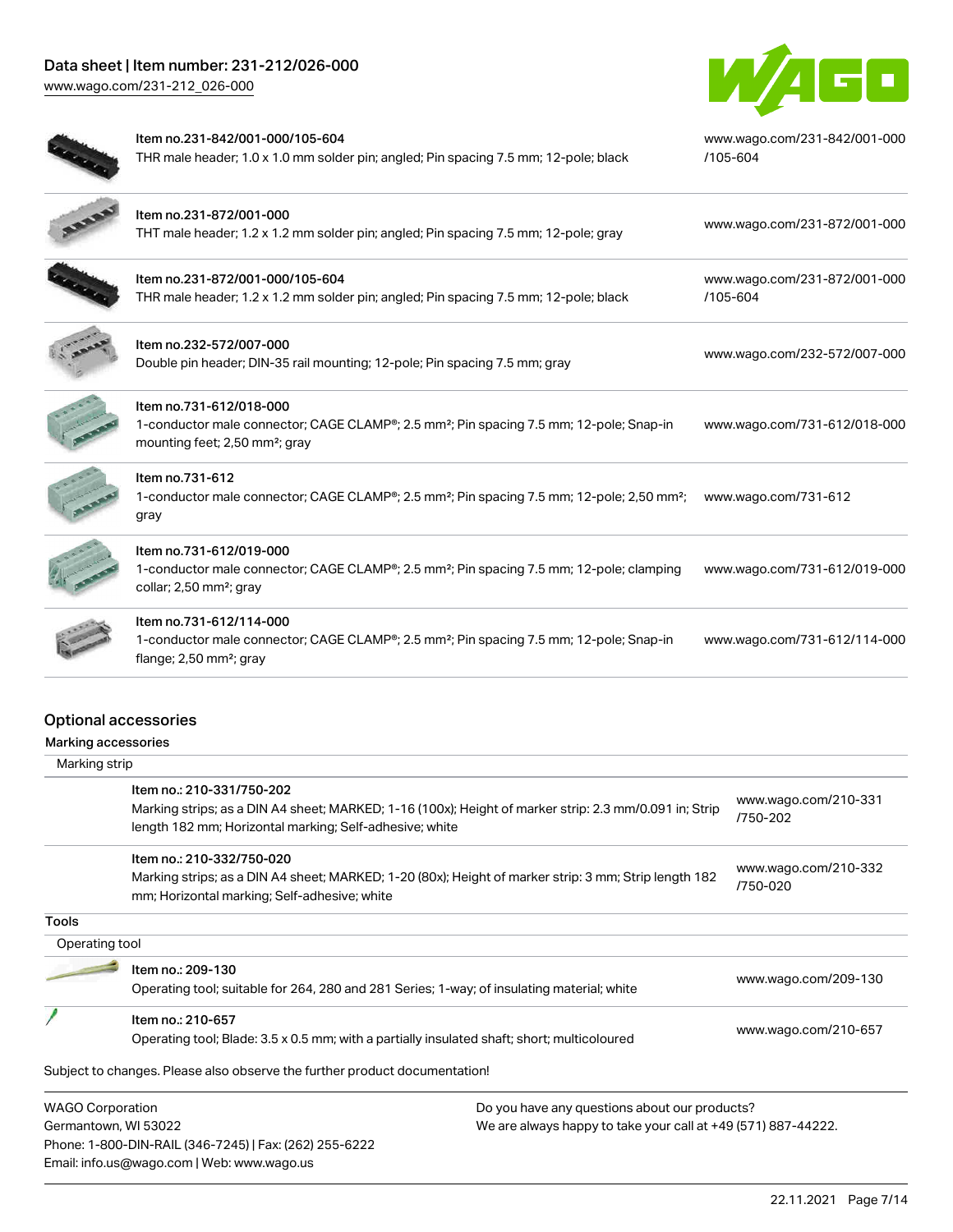# Data sheet | Item number: 231-212/026-000

[www.wago.com/231-212\\_026-000](http://www.wago.com/231-212_026-000)



|                                                   | Item no.: 210-720<br>Operating tool; Blade: 3.5 x 0.5 mm; with a partially insulated shaft; multicoloured                    | www.wago.com/210-720 |
|---------------------------------------------------|------------------------------------------------------------------------------------------------------------------------------|----------------------|
|                                                   | Item no.: 231-131<br>Operating tool; made of insulating material; 1-way; loose; white                                        | www.wago.com/231-131 |
|                                                   | Item no.: 231-291<br>Operating tool; made of insulating material; 1-way; loose; red                                          | www.wago.com/231-291 |
|                                                   | Item no.: 280-432<br>Operating tool; made of insulating material; 2-way; white                                               | www.wago.com/280-432 |
|                                                   | Item no.: 280-434<br>Operating tool; made of insulating material; 4-way                                                      | www.wago.com/280-434 |
|                                                   | Item no.: 280-437<br>Operating tool; made of insulating material; 7-way                                                      | www.wago.com/280-437 |
|                                                   | Item no.: 280-440<br>Operating tool; made of insulating material; 10-way                                                     | www.wago.com/280-440 |
|                                                   | Item no.: 280-435<br>Operating tool; made of insulating material; 5-way; gray                                                | www.wago.com/280-435 |
|                                                   | Item no.: 280-436<br>Operating tool; made of insulating material; 6-way                                                      | www.wago.com/280-436 |
|                                                   | Item no.: 280-438<br>Operating tool; made of insulating material; 8-way                                                      | www.wago.com/280-438 |
|                                                   | Item no.: 280-433<br>Operating tool; made of insulating material; 3-way                                                      | www.wago.com/280-433 |
| <b>Testing accessories</b><br>Testing accessories |                                                                                                                              |                      |
|                                                   | Item no.: 210-136<br>Test plug; 2 mm Ø; with 500 mm cable                                                                    | www.wago.com/210-136 |
|                                                   | Item no.: 231-662<br>Test plugs for female connectors; for 7.5 mm and 7.62 mm pin spacing; 2,50 mm <sup>2</sup> ; light gray | www.wago.com/231-662 |
| Insulations stops                                 |                                                                                                                              |                      |
| Insulation stop                                   |                                                                                                                              |                      |
|                                                   | Item no.: 231-673<br>Insulation stop; 0.08-0.2 mm <sup>2</sup> / 0.2 mm <sup>2</sup> "s"; white                              | www.wago.com/231-673 |

Subject to changes. Please also observe the further product documentation!

WAGO Corporation Germantown, WI 53022 Phone: 1-800-DIN-RAIL (346-7245) | Fax: (262) 255-6222 Email: info.us@wago.com | Web: www.wago.us Do you have any questions about our products? We are always happy to take your call at +49 (571) 887-44222.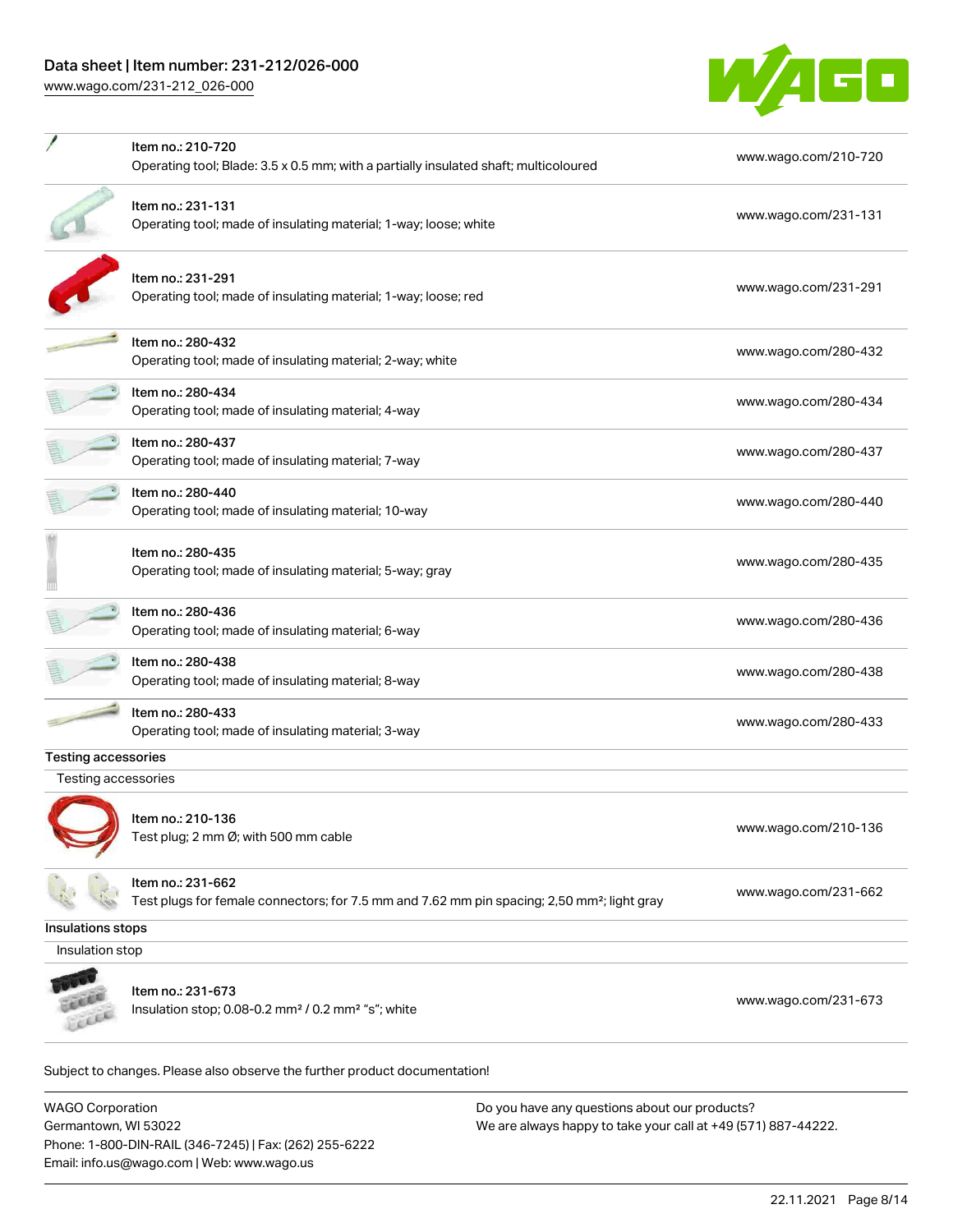



Item no.: 231-674 Insulation stop; 0.25 - 0.5 mm²; light gray [www.wago.com/231-674](http://www.wago.com/231-674)

|                 | Item no.: 231-675<br>Insulation stop; 0.75 - 1 mm <sup>2</sup> ; dark gray                                                                                                         | www.wago.com/231-675 |
|-----------------|------------------------------------------------------------------------------------------------------------------------------------------------------------------------------------|----------------------|
| Cover           |                                                                                                                                                                                    |                      |
| Cover           |                                                                                                                                                                                    |                      |
|                 | Item no.: 231-668<br>Lockout caps; for covering unused clamping units; gray                                                                                                        | www.wago.com/231-668 |
| <b>Ferrules</b> |                                                                                                                                                                                    |                      |
| Ferrule         |                                                                                                                                                                                    |                      |
|                 | Item no.: 216-101<br>Ferrule; Sleeve for 0.5 mm <sup>2</sup> / AWG 22; uninsulated; electro-tin plated; silver-colored                                                             | www.wago.com/216-101 |
| Ĭ               | Item no.: 216-104<br>Ferrule; Sleeve for 1.5 mm <sup>2</sup> / AWG 16; uninsulated; electro-tin plated; silver-colored                                                             | www.wago.com/216-104 |
|                 | Item no.: 216-106<br>Ferrule; Sleeve for 2.5 mm <sup>2</sup> / AWG 14; uninsulated; electro-tin plated; silver-colored                                                             | www.wago.com/216-106 |
| ł               | Item no.: 216-102<br>Ferrule; Sleeve for 0.75 mm <sup>2</sup> / AWG 20; uninsulated; electro-tin plated; silver-colored                                                            | www.wago.com/216-102 |
| Î.              | Item no.: 216-103<br>Ferrule; Sleeve for 1 mm <sup>2</sup> / AWG 18; uninsulated; electro-tin plated                                                                               | www.wago.com/216-103 |
| i               | Item no.: 216-123<br>Ferrule; Sleeve for 1 mm <sup>2</sup> / AWG 18; uninsulated; electro-tin plated; silver-colored                                                               | www.wago.com/216-123 |
| î.              | Item no.: 216-122<br>Ferrule; Sleeve for 0.75 mm <sup>2</sup> / AWG 20; uninsulated; electro-tin plated; silver-colored                                                            | www.wago.com/216-122 |
| ă.              | Item no.: 216-124<br>Ferrule; Sleeve for 1.5 mm <sup>2</sup> / AWG 16; uninsulated; electro-tin plated                                                                             | www.wago.com/216-124 |
|                 | Item no.: 216-142<br>Ferrule; Sleeve for 0.75 mm <sup>2</sup> / 18 AWG; uninsulated; electro-tin plated; electrolytic copper; gastight<br>crimped; acc. to DIN 46228, Part 1/08.92 | www.wago.com/216-142 |
|                 | Item no.: 216-132<br>Ferrule; Sleeve for 0.34 mm <sup>2</sup> / AWG 24; uninsulated; electro-tin plated                                                                            | www.wago.com/216-132 |
| i.              | Item no.: 216-121<br>Ferrule; Sleeve for 0.5 mm <sup>2</sup> / AWG 22; uninsulated; electro-tin plated; silver-colored                                                             | www.wago.com/216-121 |
|                 | Item no.: 216-143<br>Ferrule; Sleeve for 1 mm <sup>2</sup> / AWG 18; uninsulated; electro-tin plated; electrolytic copper; gastight<br>crimped; acc. to DIN 46228, Part 1/08.92    | www.wago.com/216-143 |
|                 |                                                                                                                                                                                    |                      |

Subject to changes. Please also observe the further product documentation!

WAGO Corporation Germantown, WI 53022 Phone: 1-800-DIN-RAIL (346-7245) | Fax: (262) 255-6222 Email: info.us@wago.com | Web: www.wago.us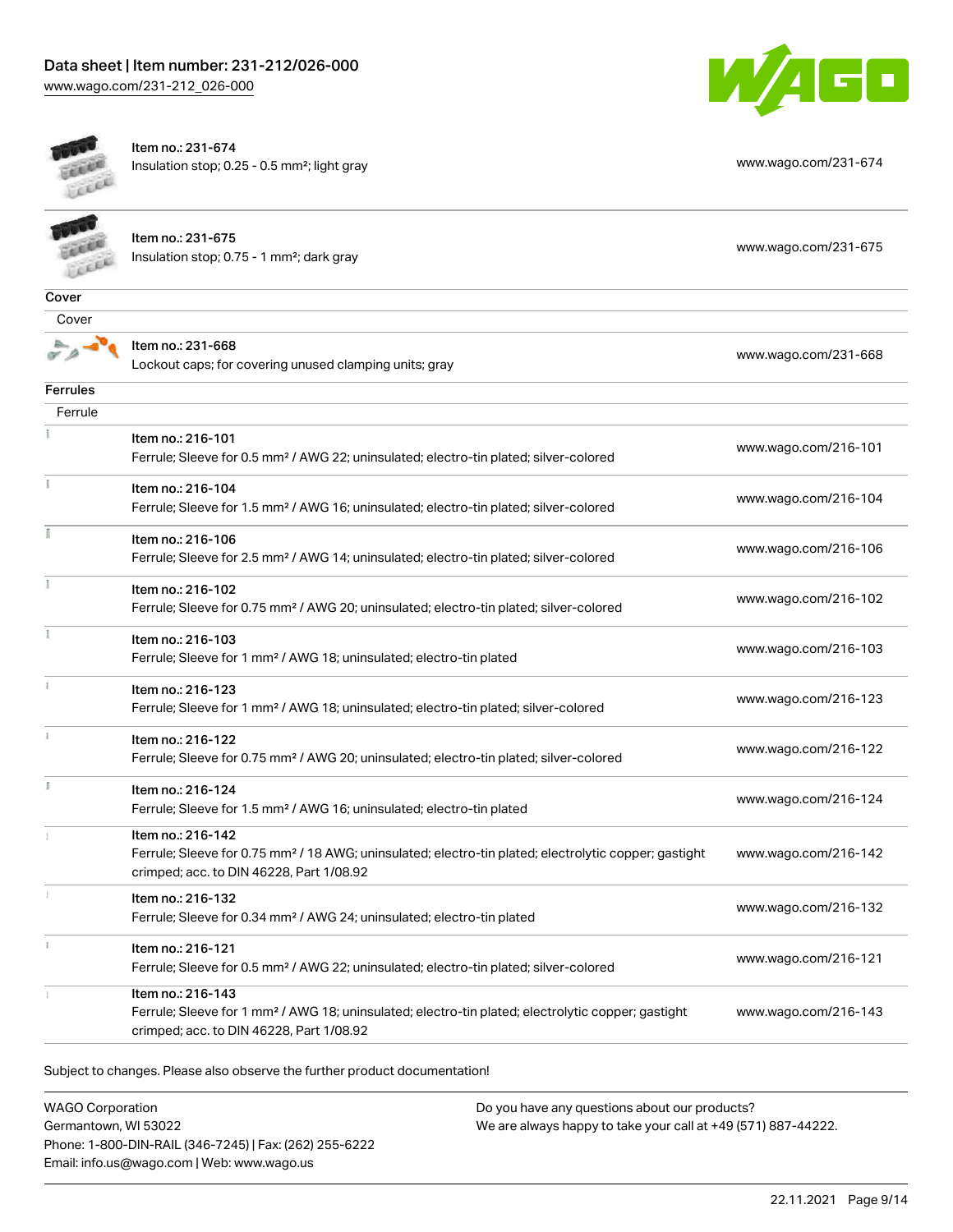### Data sheet | Item number: 231-212/026-000

[www.wago.com/231-212\\_026-000](http://www.wago.com/231-212_026-000)



|    | Item no.: 216-131<br>Ferrule; Sleeve for 0.25 mm <sup>2</sup> / AWG 24; uninsulated; electro-tin plated; silver-colored                                                                                 | www.wago.com/216-131 |
|----|---------------------------------------------------------------------------------------------------------------------------------------------------------------------------------------------------------|----------------------|
|    | Item no.: 216-141<br>Ferrule; Sleeve for 0.5 mm <sup>2</sup> / 20 AWG; uninsulated; electro-tin plated; electrolytic copper; gastight<br>crimped; acc. to DIN 46228, Part 1/08.92                       | www.wago.com/216-141 |
| J. | Item no.: 216-152<br>Ferrule; Sleeve for 0.34 mm <sup>2</sup> / AWG 24; uninsulated; electro-tin plated                                                                                                 | www.wago.com/216-152 |
|    | Item no.: 216-203<br>Ferrule; Sleeve for 1 mm <sup>2</sup> / AWG 18; insulated; electro-tin plated; red                                                                                                 | www.wago.com/216-203 |
|    | Item no.: 216-202<br>Ferrule; Sleeve for 0.75 mm <sup>2</sup> / 18 AWG; insulated; electro-tin plated; gray                                                                                             | www.wago.com/216-202 |
|    | Item no.: 216-151<br>Ferrule; Sleeve for 0.25 mm <sup>2</sup> / AWG 24; uninsulated; electro-tin plated                                                                                                 | www.wago.com/216-151 |
| ٨  | Item no.: 216-204<br>Ferrule; Sleeve for 1.5 mm <sup>2</sup> / AWG 16; insulated; electro-tin plated; black                                                                                             | www.wago.com/216-204 |
|    | Item no.: 216-144<br>Ferrule; Sleeve for 1.5 mm <sup>2</sup> / AWG 16; uninsulated; electro-tin plated; electrolytic copper; gastight<br>crimped; acc. to DIN 46228, Part 1/08.92; silver-colored       | www.wago.com/216-144 |
|    | Item no.: 216-201<br>Ferrule; Sleeve for 0.5 mm <sup>2</sup> / 20 AWG; insulated; electro-tin plated; white                                                                                             | www.wago.com/216-201 |
|    | Item no.: 216-223<br>Ferrule; Sleeve for 1 mm <sup>2</sup> / AWG 18; insulated; electro-tin plated; red                                                                                                 | www.wago.com/216-223 |
|    | Item no.: 216-241<br>Ferrule; Sleeve for 0.5 mm <sup>2</sup> / 20 AWG; insulated; electro-tin plated; electrolytic copper; gastight<br>crimped; acc. to DIN 46228, Part 4/09.90; white                  | www.wago.com/216-241 |
|    | Item no.: 216-242<br>Ferrule; Sleeve for 0.75 mm <sup>2</sup> / 18 AWG; insulated; electro-tin plated; electrolytic copper; gastight<br>crimped; acc. to DIN 46228, Part 4/09.90; gray                  | www.wago.com/216-242 |
|    | Item no.: 216-222<br>Ferrule; Sleeve for 0.75 mm <sup>2</sup> / 18 AWG; insulated; electro-tin plated; gray                                                                                             | www.wago.com/216-222 |
|    | Item no.: 216-221<br>Ferrule; Sleeve for 0.5 mm <sup>2</sup> / 20 AWG; insulated; electro-tin plated; white                                                                                             | www.wago.com/216-221 |
| 1  | Item no.: 216-224<br>Ferrule; Sleeve for 1.5 mm <sup>2</sup> / AWG 16; insulated; electro-tin plated; black                                                                                             | www.wago.com/216-224 |
|    | Item no.: 216-243<br>Ferrule; Sleeve for 1 mm <sup>2</sup> / AWG 18; insulated; electro-tin plated; electrolytic copper; gastight crimped; www.wago.com/216-243<br>acc. to DIN 46228, Part 4/09.90; red |                      |
| 1  | Item no.: 216-244<br>Ferrule; Sleeve for 1.5 mm <sup>2</sup> / AWG 16; insulated; electro-tin plated; electrolytic copper; gastight<br>crimped; acc. to DIN 46228, Part 4/09.90; black                  | www.wago.com/216-244 |
|    | Item no.: 216-263                                                                                                                                                                                       |                      |

WAGO Corporation Germantown, WI 53022 Phone: 1-800-DIN-RAIL (346-7245) | Fax: (262) 255-6222 Email: info.us@wago.com | Web: www.wago.us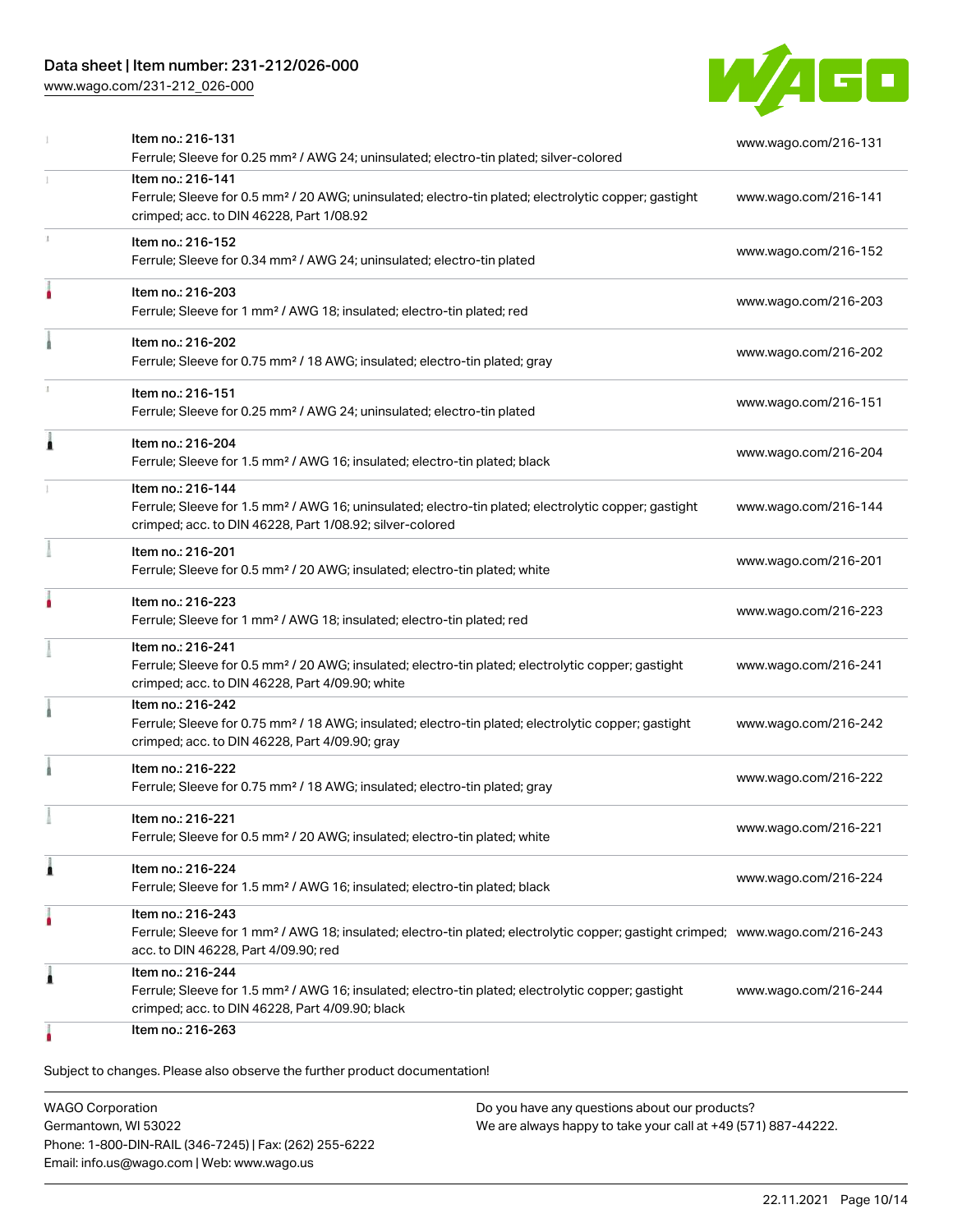

Ferrule; Sleeve for 1 mm² / AWG 18; insulated; electro-tin plated; electrolytic copper; gastight crimped; [www.wago.com/216-263](http://www.wago.com/216-263) acc. to DIN 46228, Part 4/09.90; red

| Item no.: 216-264<br>Ferrule; Sleeve for 1.5 mm <sup>2</sup> / AWG 16; insulated; electro-tin plated; electrolytic copper; gastight<br>crimped; acc. to DIN 46228, Part 4/09.90; black | www.wago.com/216-264 |
|----------------------------------------------------------------------------------------------------------------------------------------------------------------------------------------|----------------------|
| Item no.: 216-284<br>Ferrule; Sleeve for 1.5 mm <sup>2</sup> / AWG 16; insulated; electro-tin plated; electrolytic copper; gastight<br>crimped; acc. to DIN 46228, Part 4/09.90; black | www.wago.com/216-284 |
| Item no.: 216-262<br>Ferrule; Sleeve for 0.75 mm <sup>2</sup> / 18 AWG; insulated; electro-tin plated; electrolytic copper; gastight<br>crimped; acc. to DIN 46228, Part 4/09.90; gray | www.wago.com/216-262 |
| Item no.: 216-301<br>Ferrule; Sleeve for 0.25 mm <sup>2</sup> / AWG 24; insulated; electro-tin plated; yellow                                                                          | www.wago.com/216-301 |
| Item no.: 216-321<br>Ferrule; Sleeve for 0.25 mm <sup>2</sup> / AWG 24; insulated; electro-tin plated; yellow                                                                          | www.wago.com/216-321 |
| Item no.: 216-322<br>Ferrule; Sleeve for 0.34 mm <sup>2</sup> / 22 AWG; insulated; electro-tin plated; green                                                                           | www.wago.com/216-322 |
| Item no.: 216-302<br>Ferrule; Sleeve for 0.34 mm <sup>2</sup> / 22 AWG; insulated; electro-tin plated; light turquoise                                                                 | www.wago.com/216-302 |

### Downloads

Documentation

| <b>Additional Information</b>     |            |               |          |
|-----------------------------------|------------|---------------|----------|
| Technical explanations            | 2019 Apr 3 | pdf<br>2.0 MB | Download |
| <b>CAD files</b>                  |            |               |          |
| CAD data                          |            |               |          |
| 2D/3D Models 231-212/026-000      |            | URL           | Download |
| <b>CAE</b> data                   |            |               |          |
| EPLAN Data Portal 231-212/026-000 |            | URL           | Download |
| ZUKEN Portal 231-212/026-000      |            | URL           | Download |

EPLAN Data Portal 231-212/026-000 URL [Download](https://www.wago.com/global/d/EPLAN_URLS_231-212_026-000)

Subject to changes. Please also observe the further product documentation!

WAGO Corporation Germantown, WI 53022 Phone: 1-800-DIN-RAIL (346-7245) | Fax: (262) 255-6222 Email: info.us@wago.com | Web: www.wago.us Do you have any questions about our products? We are always happy to take your call at +49 (571) 887-44222.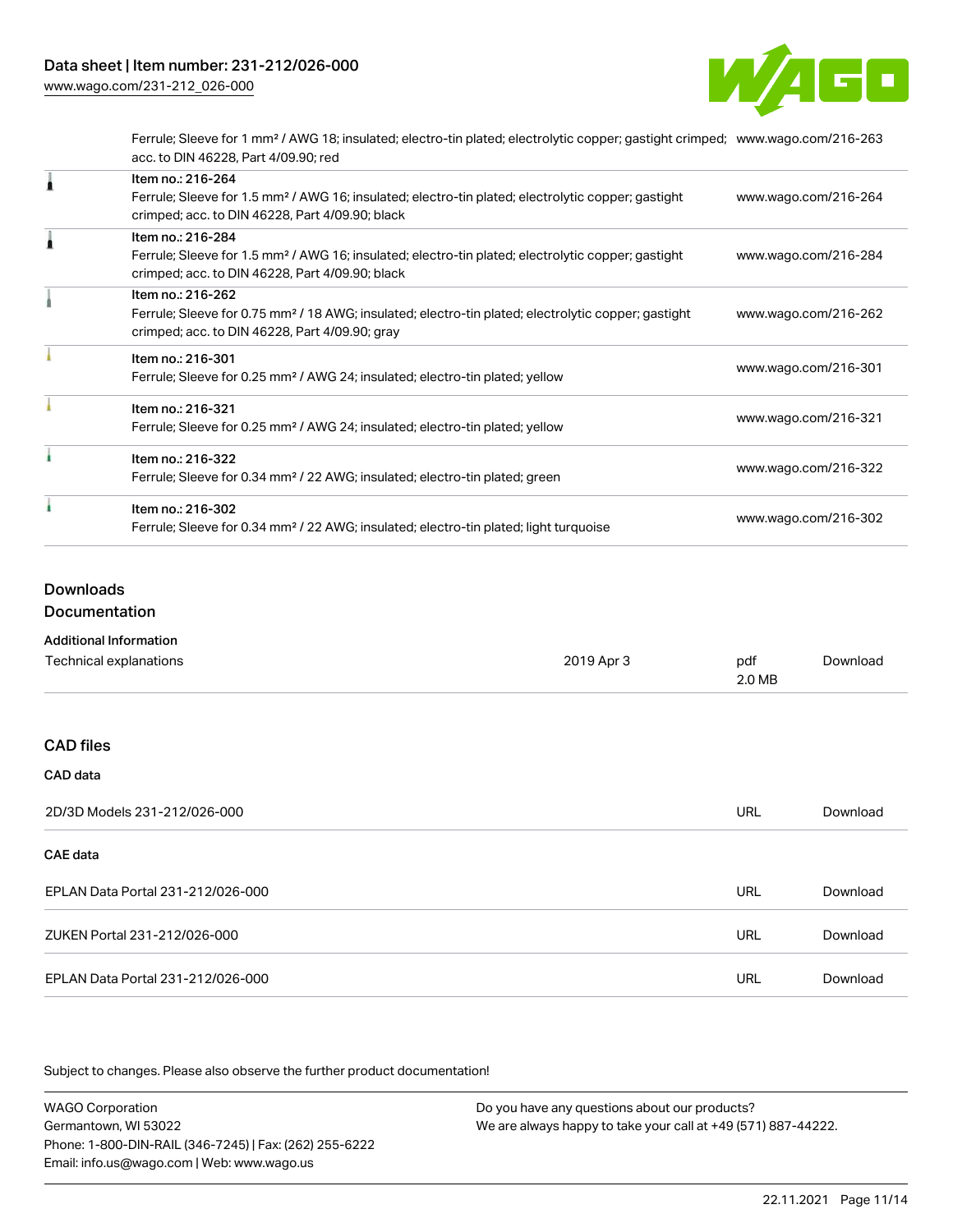### Environmental Product Compliance

Compliance Search

Environmental Product Compliance 231-212/026-000 1-conductor female connector; CAGE CLAMP®; 2.5 mm²; Pin spacing 7.5 mm; 12 pole; 2,50 mm²; gray

#### Installation Notes



screwdriver – CAGE CLAMP® actuation parallel to conductor entry.



Inserting a conductor via 3.5 mm screwdriver – CAGE CLAMP® actuation perpendicular to conductor entry.



Inserting a conductor into CAGE CLAMP® unit via operating lever (231-291).



Inserting a conductor via operating tool.

Subject to changes. Please also observe the further product documentation!

WAGO Corporation Germantown, WI 53022 Phone: 1-800-DIN-RAIL (346-7245) | Fax: (262) 255-6222 Email: info.us@wago.com | Web: www.wago.us

Do you have any questions about our products? We are always happy to take your call at +49 (571) 887-44222.



URL [Download](https://www.wago.com/global/d/ComplianceLinkMediaContainer_231-212_026-000)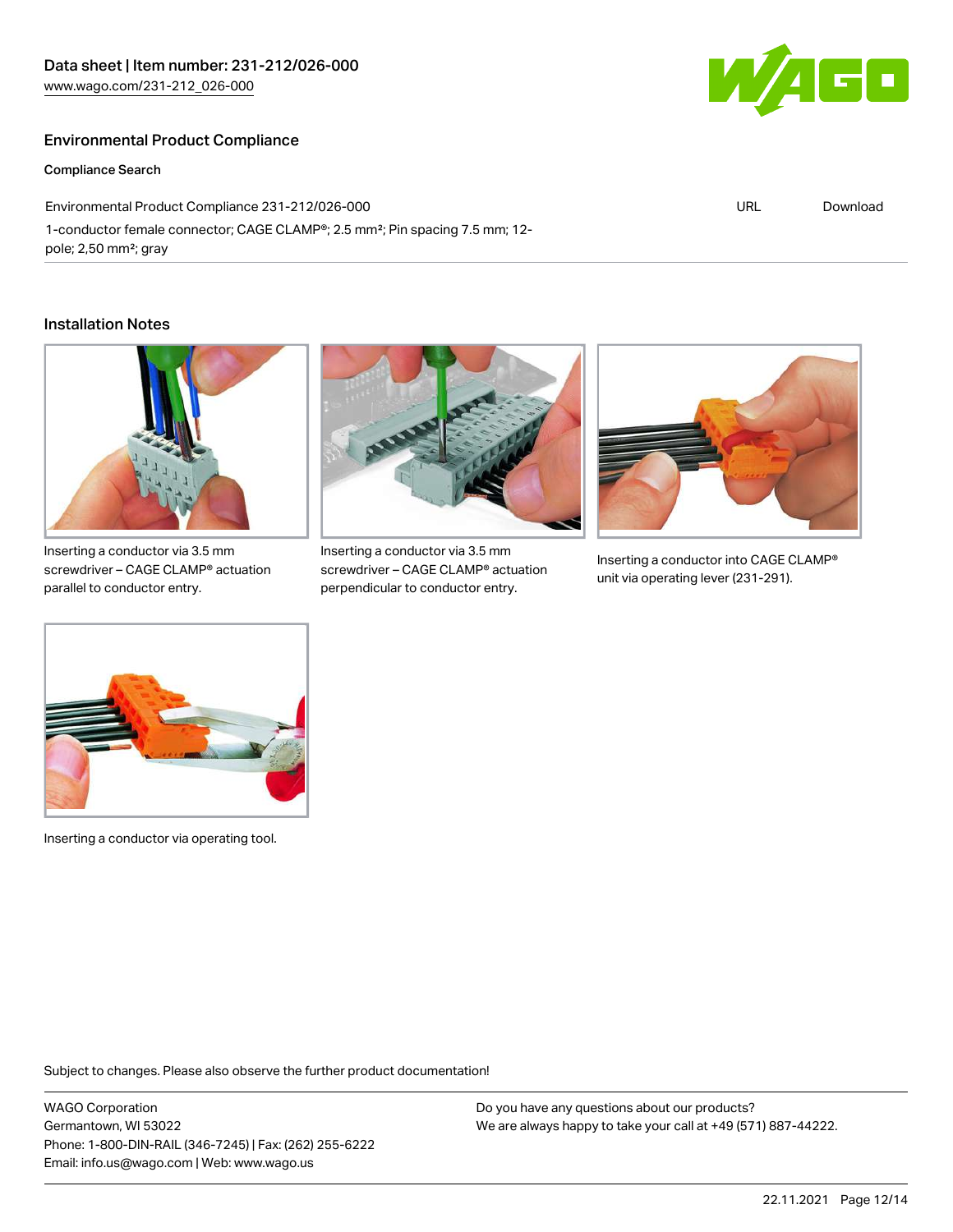



Coding a female connector by removing coding finger(s).



Testing – female connector with CAGE CLAMP®

Integrated test ports for testing perpendicular to conductor entry via 2 or 2.3 mm Ø test plug

#### Installation



Male connector with strain relief plate



Strain relief housing shown with a male connector equipped with CAGE CLAMP®

Subject to changes. Please also observe the further product documentation!

WAGO Corporation Germantown, WI 53022 Phone: 1-800-DIN-RAIL (346-7245) | Fax: (262) 255-6222 Email: info.us@wago.com | Web: www.wago.us